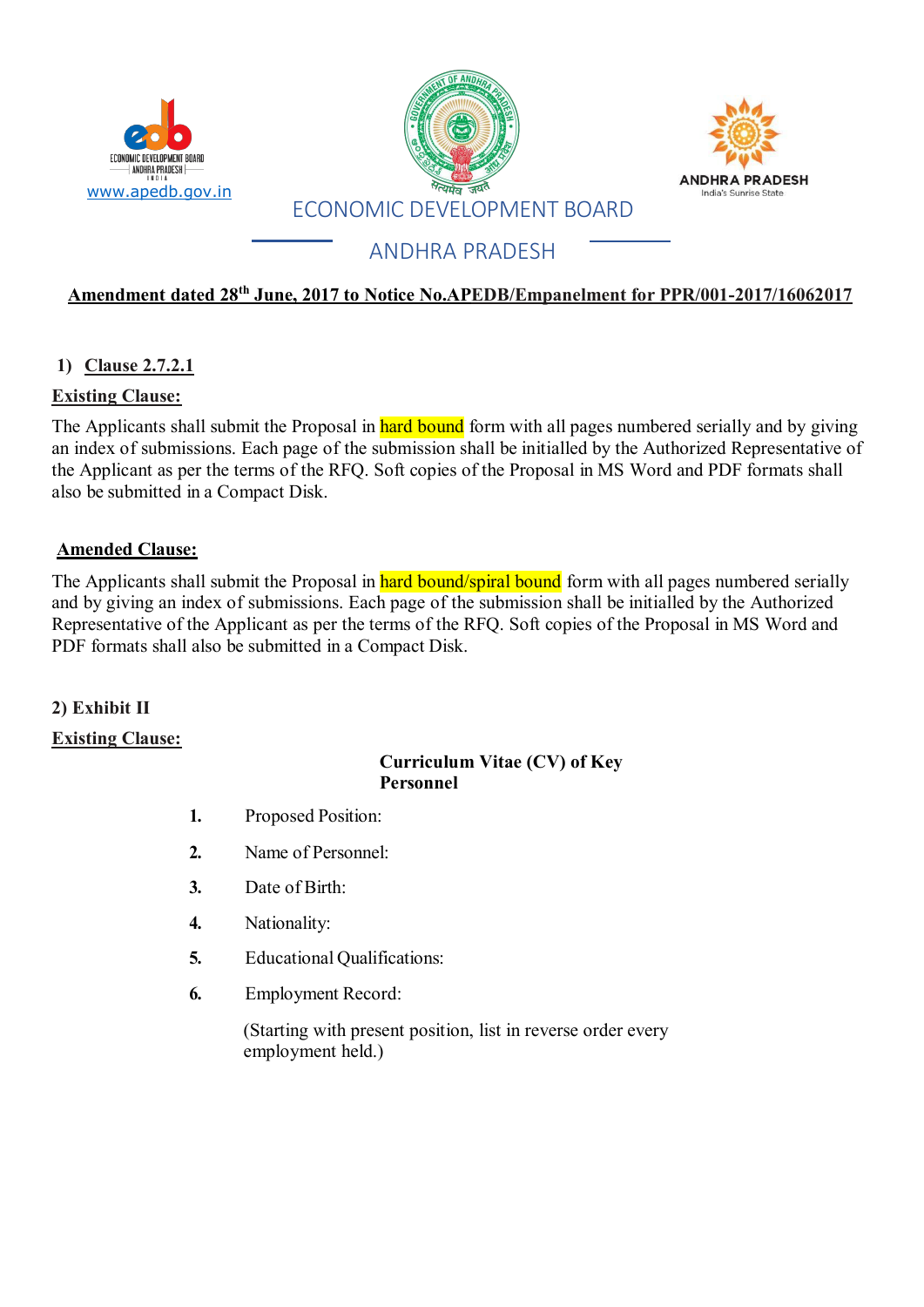

# ANDHRA PRADESH

# **7.** List of Eligible Assignments on which the Personnel has worked

| Name of project                  |  |
|----------------------------------|--|
| Brief description of the project |  |
| <b>Activities performed</b>      |  |
| <b>Position held</b>             |  |

Certification:

I, the undersigned, certify that to the best of my knowledge and belief, this CV correctly describes me, my qualifications and my experience.

> (Signature and name of the Key Personnel)

Place.........................................

(Signature and name of the authorized signatory of the Applicant)

# **Notes:**

- 1. Use separate form for each KeyPersonnel
- 2. Each page of the CV shall be signed in ink and dated by both the Personnel concerned and by the Authorized Representative of the Applicant firm along with the seal of the firm. Photocopies will not be considered for evaluation.

# **Amended Clause:**

**Curriculum Vitae (CV) of Key Personnel**

- 1. Proposed Position:
- 2. Name of Personnel:
- 3. Date of Birth: